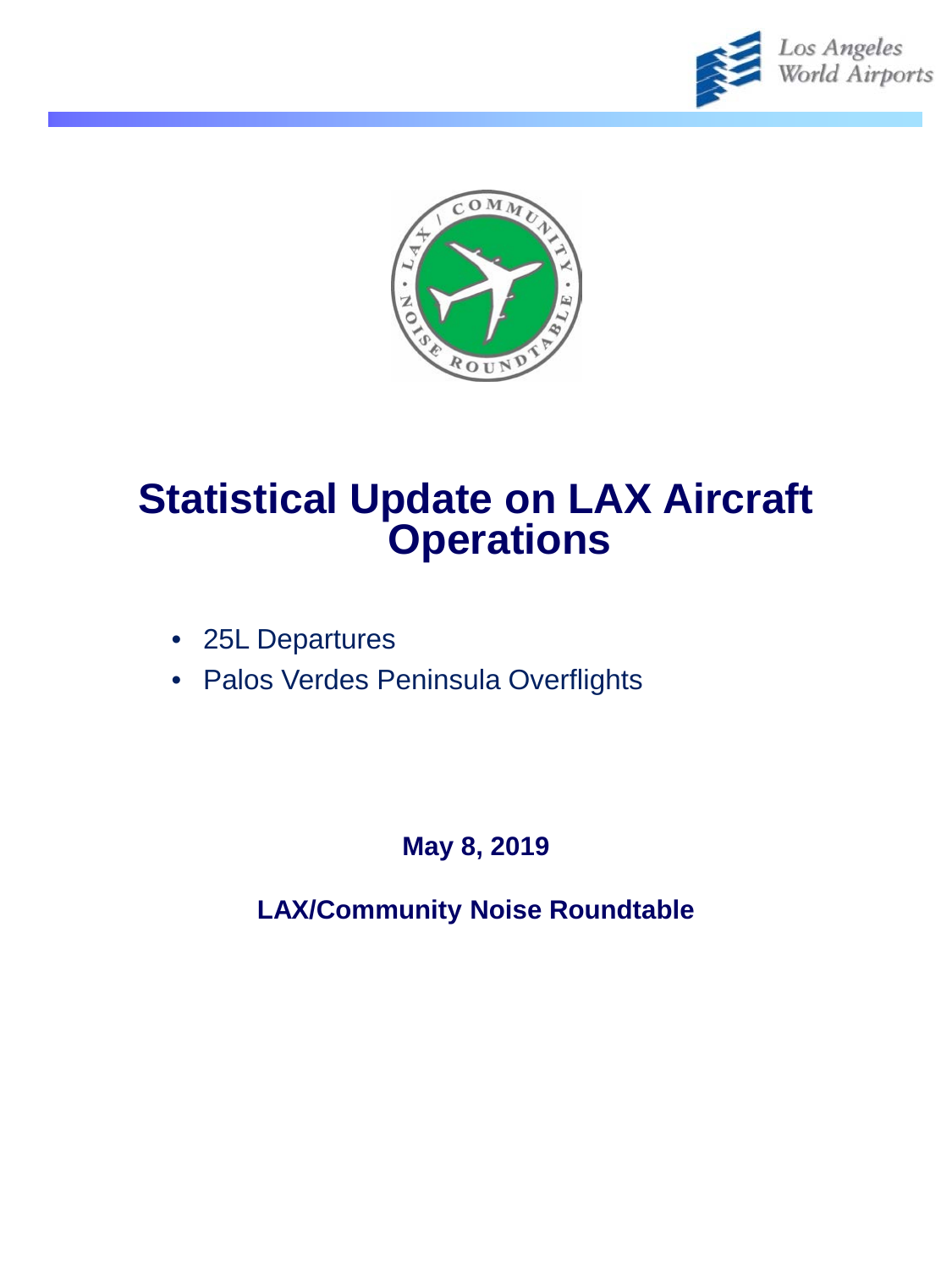

Daytime LAX preferential runway use consists of aircraft departing on inner runways and arriving on outer runways for noise abatement.

The graphs below show statistics related to aircraft departing runways 25L and 25R at LAX.



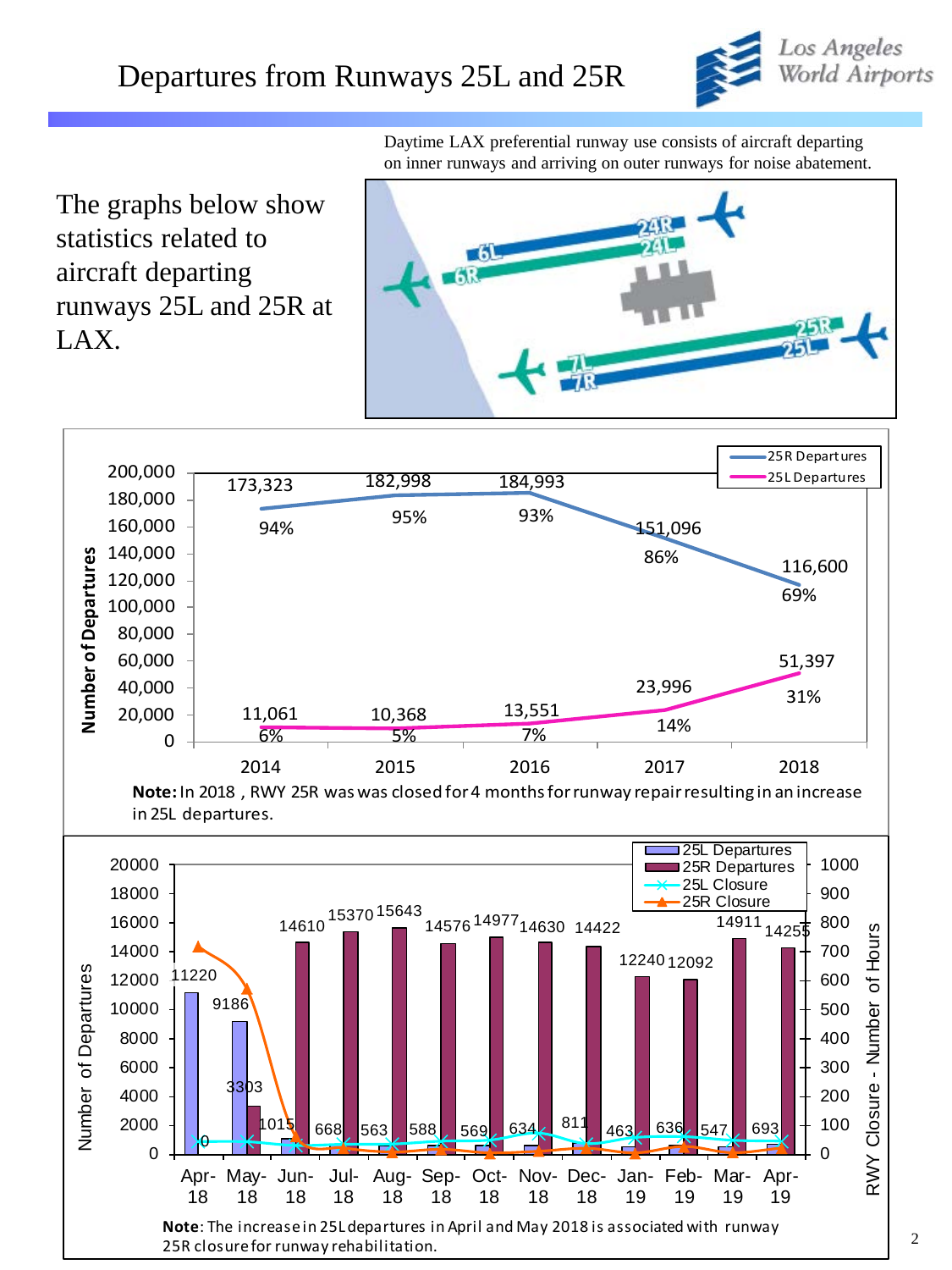# Palos Verdes Peninsula – Turboprop Overflights

The graphs below show statistics of southbound turboprop aircraft that depart from LAX and fly over the Palos Verdes Peninsula, following an established FAA departure route.

**Note:** Note: Prior to SkyWest's fleet mix change (turboprop to jet aircraft) in early 2015, the number of southbound turboprop departures were about 800 per month, with around 300 aircraft flying over the PV Peninsula.

#### Sample Turboprop Departure Flight Track







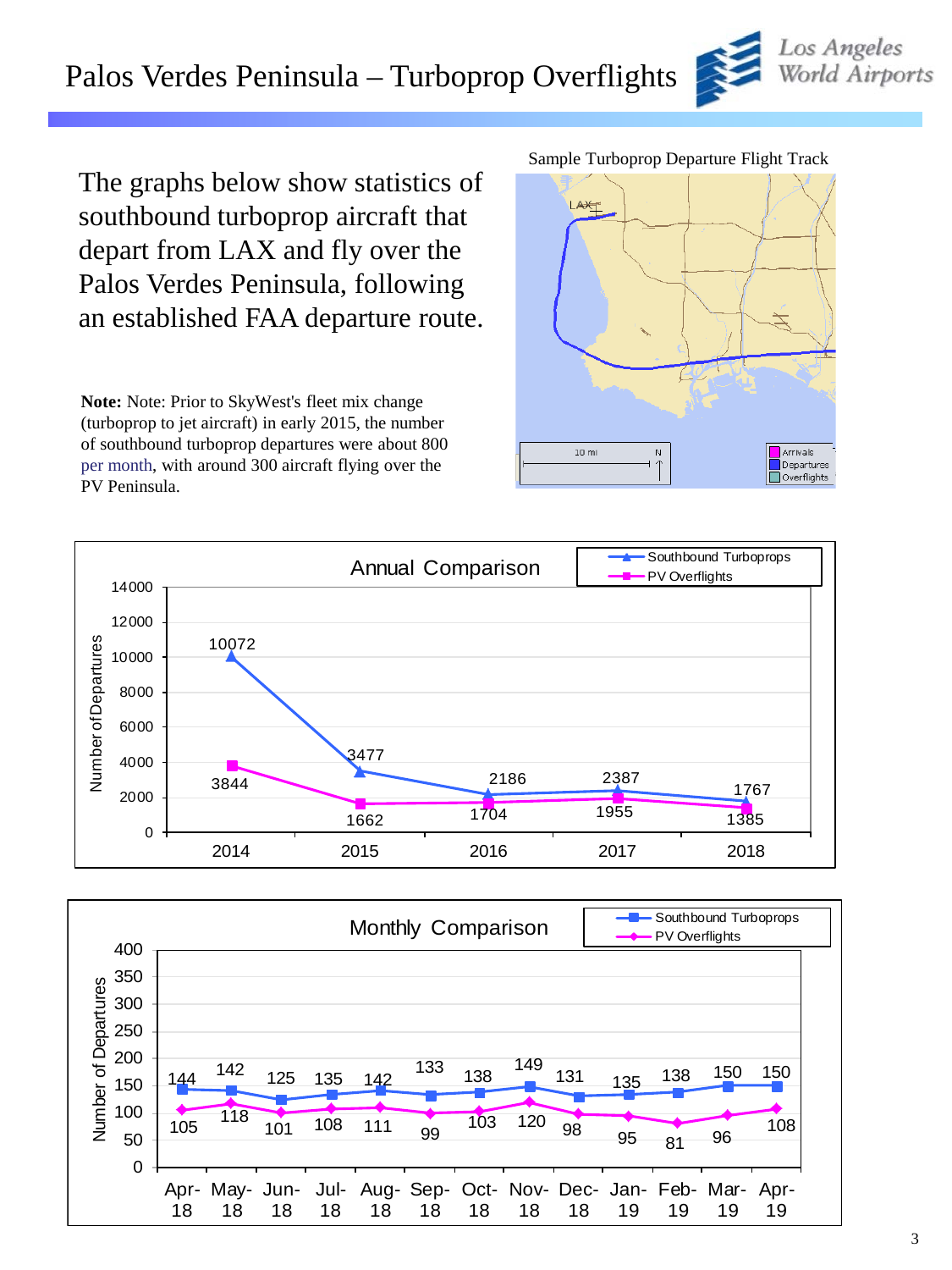



### Turboprop Altitudes over PV Peninsula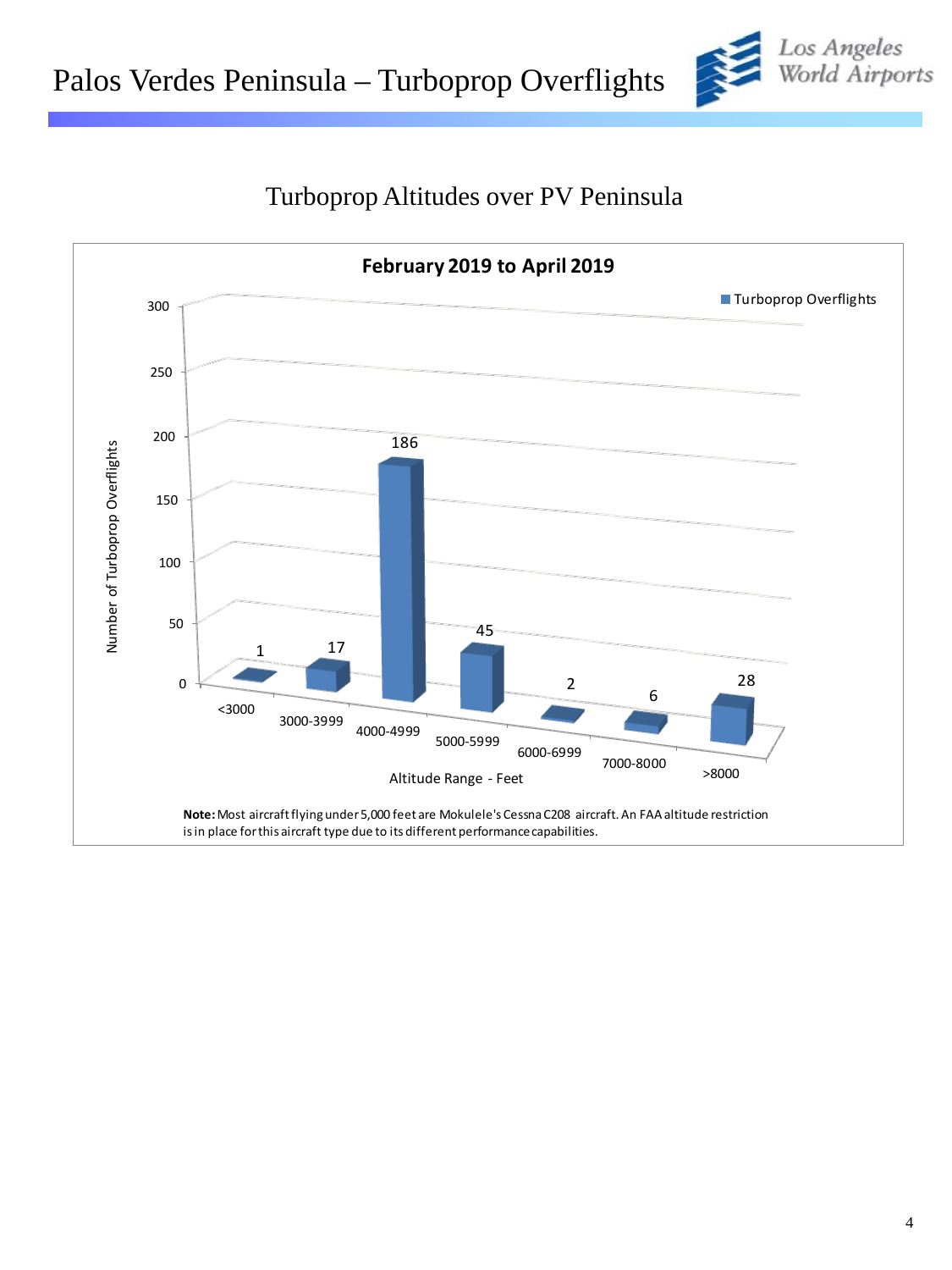

The graphs below show the total number of jets turning south upon departure from LAX and the number of those departures that fly over the Palos Verdes Peninsula.